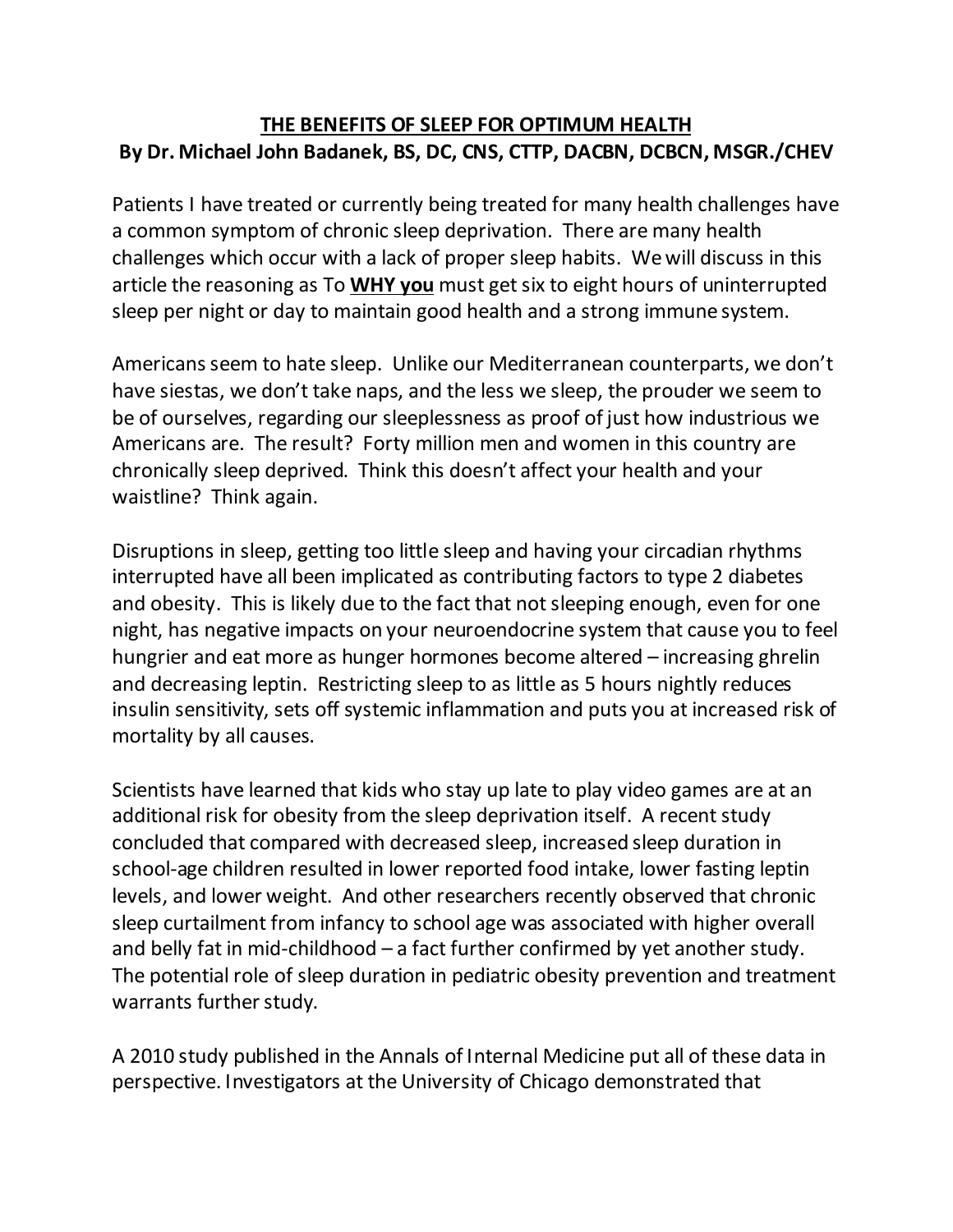insufficient sleep undermines dietary efforts to reduce overall body fat. They conducted clinical trials in 10 overweight, nonsmoking adults who underwent 14 days of moderate calorie restriction with either 8.5 or 5.5 hours of nighttime sleep. Sleep curtailment decreased the portion that lost weight as fat and increased the loss of lean muscle mass. The scientists also found those who were sleep deprived experienced body weight set point adaptations that shifted them toward a state mimicking caloric deprivation: increased hunger and a relative decrease in fat oxidation. In fact, those who slept 8.5 hours burned twice as much fat as the 5.5 hour group. And over a year, the 8.5 hour group lost an average of 10 more pounds than the 5.5 hour group and preserved twice as much lean body mass.

There are no questions about it: Sleep deprivation compromises your efforts to lose weight. Your goal should be to get 7 to 9 hours of deep, restful sleep nightly. If you think you don't have the time to sleep that much, I suggest you rethink that position and make sleep a priority over other activities. Sacrificing sleep for the sake of productivity is seriously overrated. It's great to want to be more productive. But how much do you think you'll get done if your health suffers? Sleep deprivation has been linked to a number of adverse health conditions. Even evening shift workers have increased inflammatory markers portending adverse health outcomes, and health-care shift workers aren't immune to these adverse effects of circadian rhythm disruption. Whatever it is you are working on can wait a few hours.

On the other hand, if you have trouble getting or staying asleep at night, don't despair. Some simple interventions can improve the quality of your sleep and make it easier to fall sleep and stay that way. Most people with sleep problems are engaged in negative lifestyle or behavior habits prohibiting them from getting enough good sleep. You can change this by improving your sleep hygiene, and it isn't hard to do. Here are some tips to help you improve your sleep hygiene starting tonight.

*Create a sleep ritual*. Doing the same thing before bed every night helps remind your body that it's time to go to sleep. You might change into pajamas, brush your teeth, turn out the lights, spread back the covers, or any other number of things. Just keep it consistent.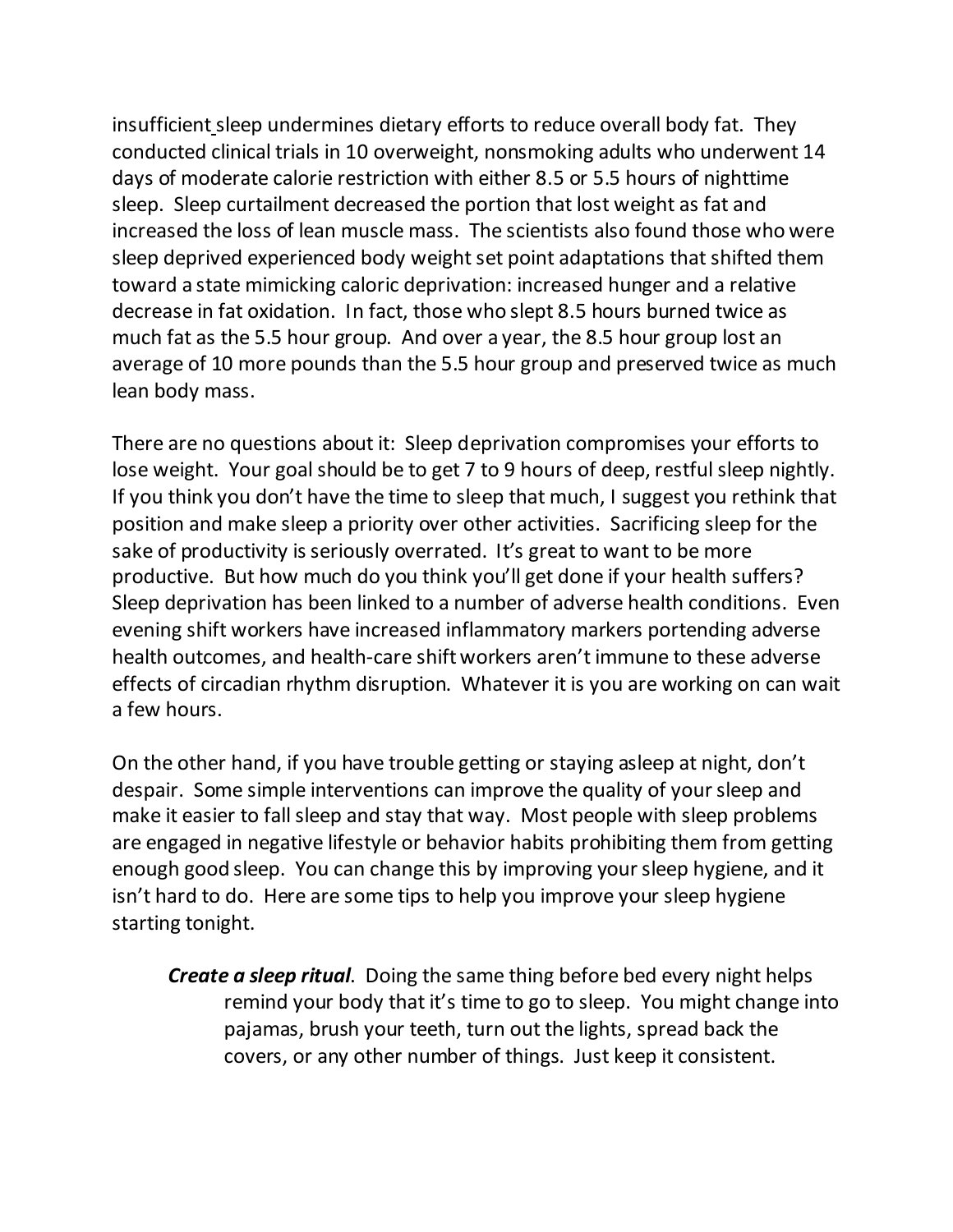- *Relax before bed*. Try doing something relaxing every night 30 to 60 minutes before bed. You could try some deep breathing, mindfulness meditation, visualization, or even a little light, relaxing stretching.
- *Go to bed earlier*. If you need more sleep, it's probably best to go to bed earlier. Try climbing into bed 10 or 15 minutes earlier each week until you're enjoying 7 to 9 hours of shut-eye.
- *Don't stress before bed*. Getting stressed before you go to bed won't help you sleep better. Think of how many ways we amp up our stress hormones right before bedtime; watching the evening news or violent TV shows, surfing the Net, even checking email. Try to make rational decisions about using electronic devices, and stay away from alcohol as well as caffeine and other stimulants.
- *Sleep in a completely dark room*. Light alters your circadian rhythms and may make it difficult to get or stay asleep – not just the lamps in your bedroom but also those little lights from phones, computers, TV's, DVD players, clocks, streetlamps, and more. get blackout blinds for your windows if you need them. Turn your phone off and point your alarm away from the bed. if you have a computer, TV, or DVD player in your room, plug it into a power strip you can shut off easily before you go to bed. For millennia, humans went to sleep when it was dark. that ancient way of living is stenciled into our DNA. Respect your circadian rhythms and provide them the dark they need.
- *Experiment with naps (if you can).* For some naps can actually improve nighttime sleep. For example, if you've learned to rely on a coffee at 2:00p.m. to get through your day, you may find that a 20-minute nap does a better job of rejuvenating you without that jolt of caffeine. On the other hand, if you have a hard time sleeping already, napping during the day may not be the ticket. Try naps if you can and see if they work for you.